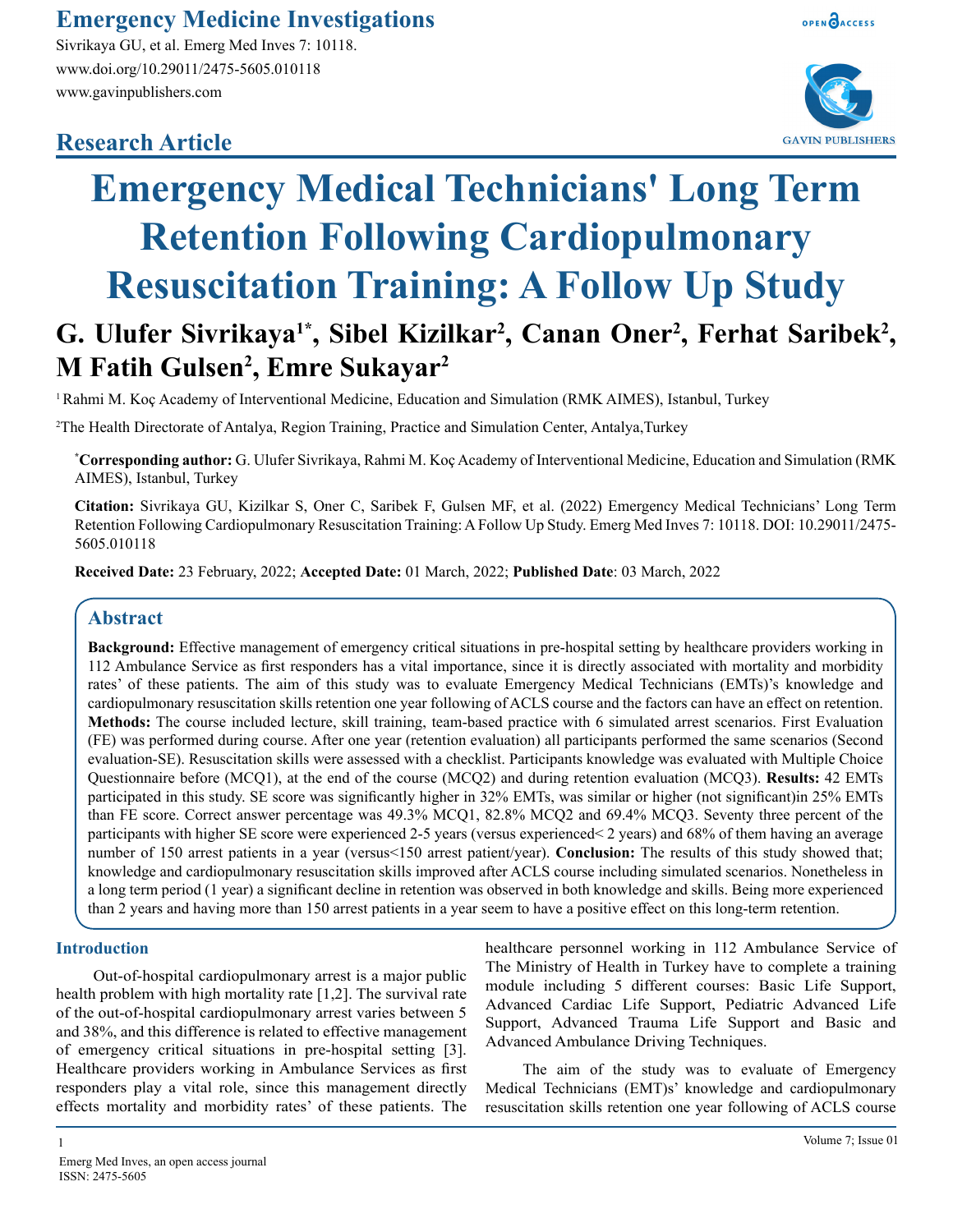and the factors can have an effect on retention.

#### **Methods**

The study was designed as a randomized controlled trial. The course included lecture, skill training, team-based practice with 6 simulated arrest scenarios in a mannequin Simulator (SimMan, Laerdal) and debrief. The participants were Emergency Medical Technician (EMT)s who were selected through a purposive sampling method. First Evaluation (FE) was performed during course. While a team was performing scenario, it is available for the other teams to observe and also participate in the post simulation debriefing. After one year (retention evaluation)all participants performed the same scenarios (Second evaluation-SE). Resuscitation skills were assessed with a checklist made according to the European Resuscitation Council (ERC) Guidelines 2015 [4] (Table 1). Each skill graded with one (1) point when performed and the total score was 15 (100%) when all completed. The main parameters were; high quality CPR, differentiate shockable and non shockable rhythm, applying the correct energy dose and correct medication and dose administration.Participants knowledge was evaluated with multiple choice questionnaire (MCQ) before ACLS course (MCQ1), at the end of the course (MCQ2) and during retention evaluation (MCQ3). A survey was conducted consisted of practising years as an EMT, frequency of their arrest patients for a year, willingness to participate remedial trainings with simulation and participant' thought about the usefulness of simulation.

The study was approved by the Ethics Committee of Antalya Health Directorate. All participants were informed about the objectives and the methods of the study, their rights and the researchers'duties.The permission to record the simulation sessions was obtained from the participants. The participants signed the informed consent form.

| N <sub>0</sub>          | Items                                        |        |  |  |
|-------------------------|----------------------------------------------|--------|--|--|
|                         | <b>Examination</b>                           |        |  |  |
| 1                       | Open airway                                  | Yes/No |  |  |
| $\mathbf{2}$            | Check breathing                              | Yes/No |  |  |
| 3                       | Check pulse                                  | Yes/No |  |  |
| $\overline{\mathbf{4}}$ | Verbally stating cardiac arrest              | Yes/No |  |  |
|                         | Performance of chest compressions            |        |  |  |
| 5                       | Correct compression depth                    | Yes/No |  |  |
| 6                       | Correct compression rate                     | Yes/No |  |  |
| 7                       | Correct placement of hands                   | Yes/No |  |  |
|                         | <b>Performance of ventilations</b>           |        |  |  |
| 8                       | Insert an oro-pharyngeal airway              | Yes/No |  |  |
| 9                       | Place the bag-valve-mask                     | Yes/No |  |  |
| 10                      | Applied compression: ventilation ratio 30:2  | Yes/No |  |  |
|                         | <b>Defibrillation</b>                        |        |  |  |
| 11                      | Correct preperation                          | Yes/No |  |  |
| 12                      | Correct placement of the paddles             | Yes/No |  |  |
| 13                      | Defibrillation with the right dose of energy | Yes/No |  |  |
|                         | <b>Administration of drugs</b>               |        |  |  |
| 14                      | Right timing                                 | Yes/No |  |  |
| 15                      | Right amount                                 | Yes/No |  |  |

**Table 1:** ACLS skills evaluation.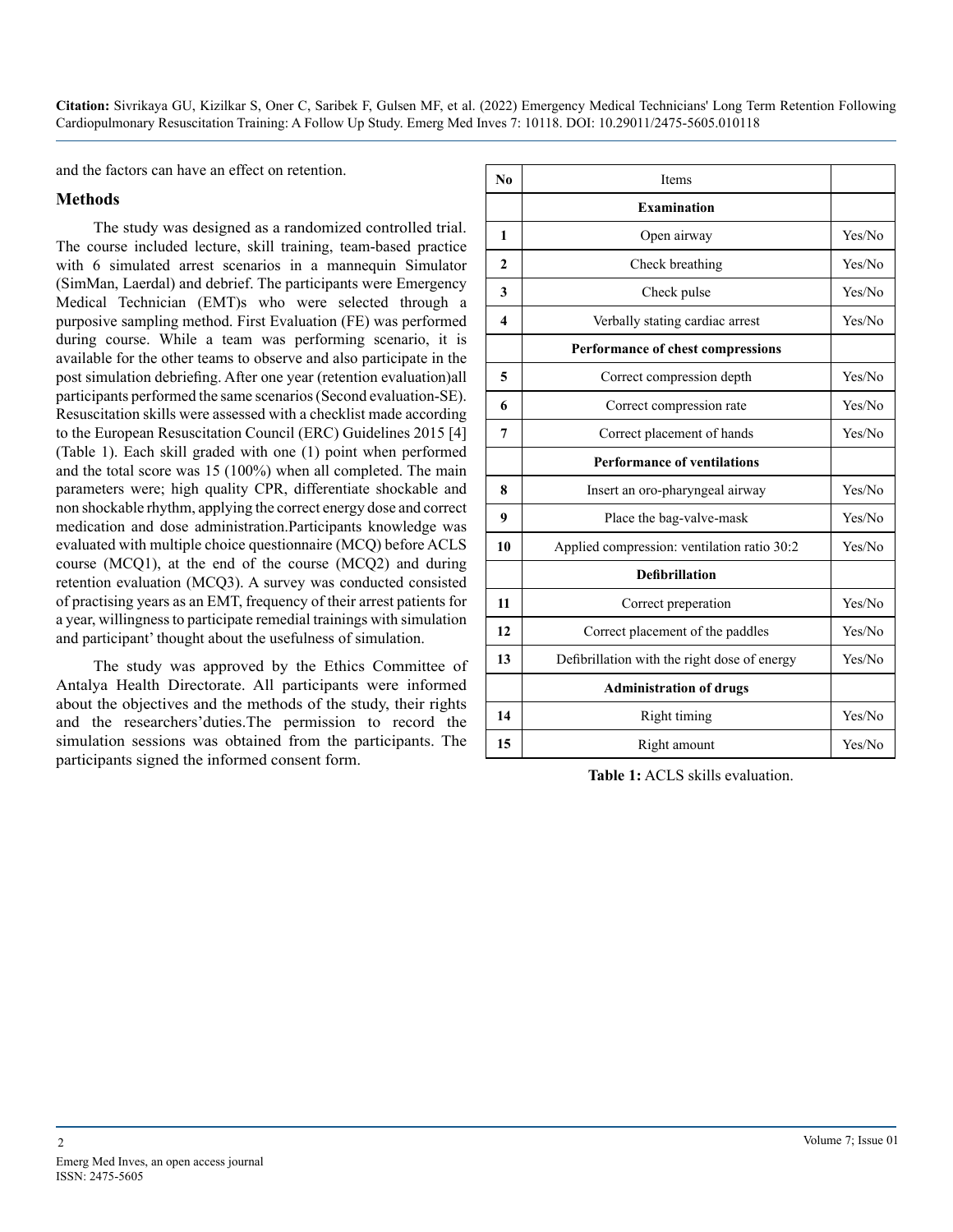#### **Results**

42 EMTs working as a crew member in 112 Ambulance Service participated in this study. The age range was 21-42 years with a mean age of  $25.07 \pm 6.14$  years (mean  $\pm$  SD). The minimum work experience was 2 years and the maximum was 16 years. Their mean work experience was  $8.62 \pm 5.79$  years (mean  $\pm$  SD). According to gender, 19 (45.2%) participants were male and 23 (54.8%) were female. SE score was higher (significantly) in 32% EMTs, was similar or higher (not significant) in 25% EMTs was lower 43% than FE score showing resuscitation skill of the participants.

| <b>Study parameters</b>                              | Percentage               |                           |         |
|------------------------------------------------------|--------------------------|---------------------------|---------|
|                                                      | At the end of the course | One year after the course | P value |
| Mean rate of correct compression depth               | 89,4 %                   | 68.3%                     | < 0.05  |
| Mean rate of correct compression rate                | $86.6\%$                 | 64,6 %                    | < 0.05  |
| Mean rate of correct placement of hands              | 94,3%                    | 91,4%                     | >0.05   |
| Application of compression/ventilation ratio as 30:2 | 94.3%                    | $82.1\%$                  | >0.05   |
| Differentiate shockable and non shockable rhythm     | 85,3%                    | 61,4%                     | < 0.05  |
| Defibrillation with the right dose of energy         | 87,7%                    | 74,1%                     | >0.05   |
| Correct medication and dose administration           | 88,6%                    | 69,3%                     | < 0.05  |

**Table 2:** Skills evaluation following ACLS course and one year after.

Sixty nine percent of the participants with higher SE score were experienced 2-5 years (versus experienced< 2 years) and 68% of them having an average number of 150 arrest patients in a year (versus<150 arrest patients/year).

Correct answer percentage was 49.3% MCQ1, 82.8% MCQ2 and 69.4% MCQ3. Confidence of participants was 38.52% vs 70.92% before scenarios and after scenarios following debriefing respectively.

All participants believed of the usefullness of simulation for enhancing their knowledge and skills. Participants with less years of clinical experience were more likely to be willing to participate a remedial training at least 6 months frequency.

|                                                                    | Parameter      | Percentage |
|--------------------------------------------------------------------|----------------|------------|
| Practising years as an EMT                                         | $2 - 5$ years  | $69\%$     |
|                                                                    | $\leq$ 2 years | $31\%$     |
|                                                                    | > 150          | 68 %       |
| Average number of arrest patients for a year                       | < 150          | $32\%$     |
| Usefullness of simulation for enhancing their knowledge and skills | $100\%$        |            |
| Willingness to participate remedial trainings with simulation      | $100\%$        |            |

**Table 3:** Survey evaluation.

#### **Discussion**

Simulation can be used as an assessment tool to evaluate retention of knowledge and resuscitation skills following an ACLS course. In this study in a long term period (1 year) a significant decline in retention of EMTs' knowledge (assessed by MCQs) and cardiopulmonary resuscitation skills (assessed with simulation scenarios) observed.

Ministry Health of Turkey has a mandatory training module with 5 courses for 112 Ambulance Crew Members before they assigned their duties working as pre-hospital healthcare personnel in ambulances. As a pilot training program, simulation scenarios added the standard ACLS courses and the retention of knowledge and skills after one year was evaluated with the same simulation scenarios.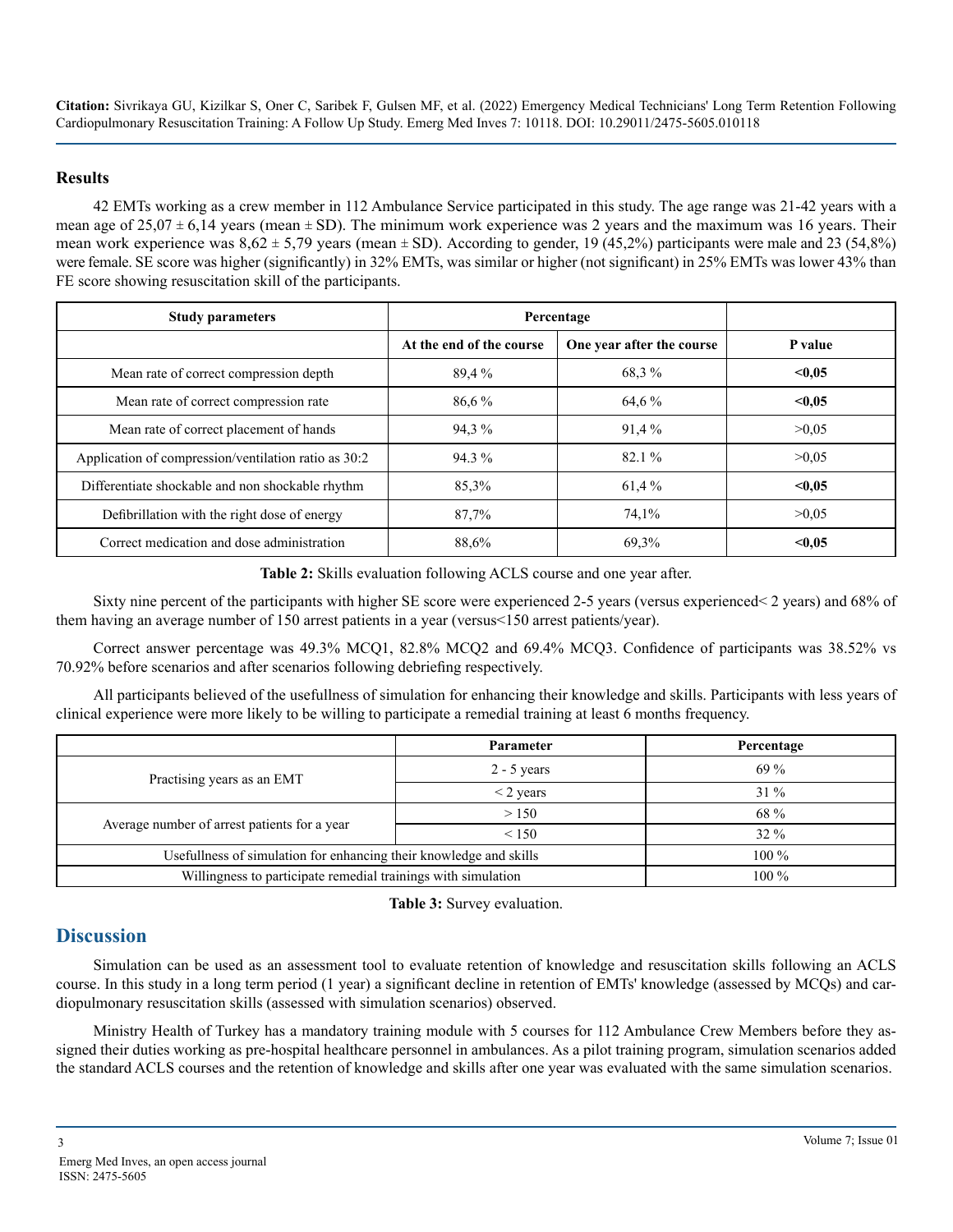Simulation in healthcare is not used only for education but also for assessment. And there is an increasing trend to use simulation as an assessment tool [5]. The other two purposes are research, and health system integration in facilitating patient safety. Multiple choice tests and oral exams have been traditional methods to assess knowledge and ability for generations. Simulations are effective means of evaluating students' competencies, such as their professionalism, as well as their content knowledge [6].

The International Liaison Committee on Resuscitation (IL-COR) and European Resuscitation Council (ERC) Guidelines provide recommendations for high quality CPR and underline the importance of implementation, education and training [7]. To perform high-quality CPR, timely recognition of arrest and initiation of chest compressions along with the correct depth and rate of compressions as well as allowing adequate chest recoil is essential [8] However, the relevant learning objectives may not necessarily be identical across different learner groups. For pre-hospital level healthcare providers,optimizing compression fraction, compression depth and rate, and simultaneously in corporating rhythm identification, manual defibrillation, and medication administration are standard expectations [9].

In our study as ACLS skills; (a) chest compressions in correct depth [10,11] and (b) rate [12,13] in (c) correct hand position [14], (d) differentation of shockable and nonshockable rhythm, (e) defibrillation with right dose of energy and (f) correct medication and dose administration were evaluated mainly following ACLS training and one year after training along with knowledge evaluation with MCQ tests.

All subjects performed the ACLS skills (a-f, defined above) with a higher percentage then 85% following the course. But at 1 year after ACLS training, all participants showed decreased CPR skills.The best ACLS skills which were kept well were correct placement of hands, application of compression/ventilation ratio as 30:2 and defibrillation with the right dose of energy. Most decreased skill was differentiation of shockable and non shockable rhythm. In a study by Cho, et al. the accuracy of the CPR skills as compression rate, compression depth and compression position right after training were similar with our numbers and 3 months after training, overall accuracy of CPR skills decreased [15]. A previous study reported that accuracy of CPR skills were likely to deepen at four months after BLS training [16]. ACLS participants demonstrated an overwhelming failure rate of 77% and the majority was not competent in ACLS skills after 3 months in Kimberly, et al. study [17].

Technical CPR skills were mastered immediately following training in our study which is a well established situation. Previous reviews showed that skills deteriorate rapidly in the interval between 6 weeks and 6 months after training [18] and in some studies the skills typically returned to baseline after approximately

1 year [19,20]. Studies of healthcare and lay rescuers showed that resuscitation skills degrade quickly and knowledge is retained longer than skills [21-24]. In our study both knowledge and ACLS skill retention was declined and it was consistent with previous literature [25,26]. In a review article Yang et al retrieved 336 articles and 11 papers were included. Most studies used multiple-choice questionnaires to evaluate knowledge retention and cardiac arrest simulation or other skills tests to evaluate skills retention. They concluded that; the available evidence suggests that ALS knowledge and skills decay by 6 months to 1 year after training and that skills decay faster than knowledge [27].

In Umuhoza et al study, years of practice did not affect final performance on cardiopulmonary resuscitation of nurses working in paediatric department [28]. It has previously been observed that while work experience may increase the confidence level of individual nurses,there is no correlation between years of work experience and competencies in the performance of CPR [29]. Unlike these studies in our study work experience was a factor in higher score for resuscitation skills in 1 year retention. Another factor with higher retention was the arrest number of EMTs managed in field.

In Kimberly, et al. study, the nurses who had ACLS training were moderately confident in their abilities to perform as an ACLS team member and had the greatest confidence in their abilities to perform as an ACLS team leader after 6 months of their training [17]. Previous studies have showed that confidence increases significantly after CPR training [30,31], decrease to 70% after all [30]. Low confidence and competence might affect decision to perform CPR in emergency,which indicates the need for short and periodic training [32]. Further,frequent training is needed as retention of CPR skills declines dependant on time since training, although the exact temporal curve of skill deterioration is unknown [33].

In our study all participants believed of the usefullness of simulation for enhancing their knowledge and skills. Participants with less years of clinical experience were more likely to be willing to participate a remedial training at least 6 months frequency. In Dehghan-Nayeri N, et al. study, they concluded that the implementation of appropriate educational policy can be a facilitator to cardiopulmonary resuscitation through facilitating the personnel's abilityand updating their information [34].

Our study has several limitations. First, there was only one study group who had the course with simulation scenarios. The reason was our aim to use simulation as an assesment method. To see if simulation scenarios implementation to an ACLS course had an effect on retention of ACLS knowledge and skills in long term there should be another study group who had the ACLS course without simulation scenarios. Second, skills were evaluated using simulated scenarios which may not reflect the performance during the actual patient encounter.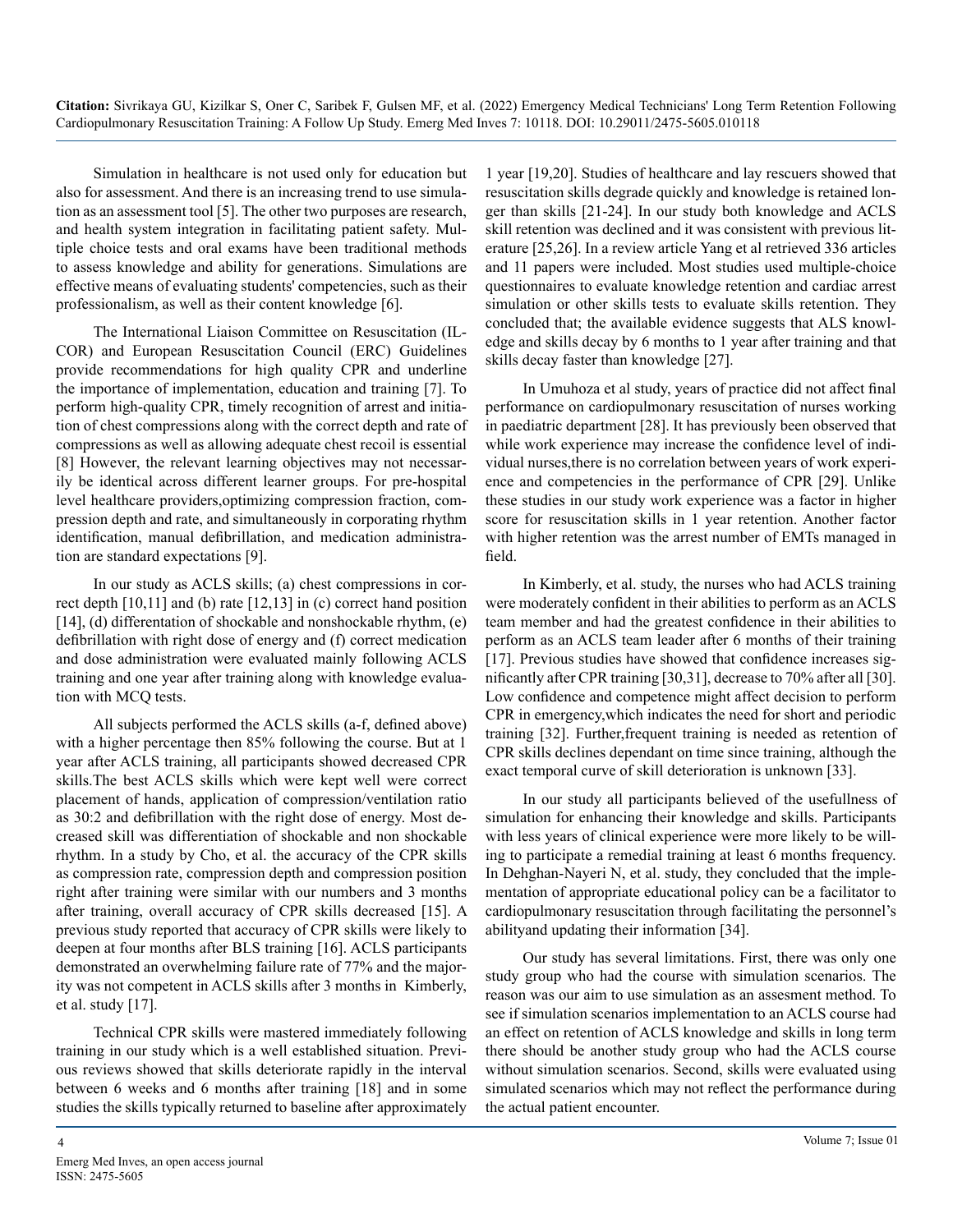There is a lack of large well-designed studies examining the retention of adult ALS knowledge and skills in healthcare providers. Additional studies needed to help provide evidence-based recommendations for assessment of current knowledge and skills.

#### **Conclusion**

The results of this study showed that; knowledge and skills improved after ACLS course including simulated scenarios. Nonetheless in a long term period (1 year) a significant decline in retention was observed in both knowledge and skills. Being more experienced than 2 years and having more than 150 arrest patients in a year seem to have a positive effect on this long-term retention.

#### **Acknowledgements**

The authors pay their respects to Adem Bilgin, MD Antalya Health Director, one of the author of this particular study and passed away some time after the completion of the study.

#### **References**

- **1.** [Barry T, Guerin S, Headon M, Bury G \(2020\) GPs who volunteer to be](https://pubmed.ncbi.nlm.nih.gov/31686571/)  [first responders for out-of-hospital cardiac arrest: A qualitative study.](https://pubmed.ncbi.nlm.nih.gov/31686571/) [Eur J Gen Pract 26: 33–41.](https://pubmed.ncbi.nlm.nih.gov/31686571/)
- **2.** [Zinckernagel L, Hansen CM, Rod MH, Folke F, Pedersen CT, et al.](https://www.ncbi.nlm.nih.gov/pmc/articles/PMC5248449/)  [\(2016\) A qualitative study to identify barriers to deployment and student](https://www.ncbi.nlm.nih.gov/pmc/articles/PMC5248449/)  [training in the use of automated external defibrillators in schools. BMC](https://www.ncbi.nlm.nih.gov/pmc/articles/PMC5248449/)  [Emerg Med 17: 3.](https://www.ncbi.nlm.nih.gov/pmc/articles/PMC5248449/)
- **3.** [Rzońca P, Gałązkowski R, Panczyk M, Gotlib J \(2018\) Polish](https://pubmed.ncbi.nlm.nih.gov/30166502/)  [Helicopter Emergency Medical Service \(HEMS\) Response to Out-of-](https://pubmed.ncbi.nlm.nih.gov/30166502/)[Hospital Cardiac Arrest \(OHCA\): A Retrospective Study. Med Sci Monit](https://pubmed.ncbi.nlm.nih.gov/30166502/)  [24: 6053-6058.](https://pubmed.ncbi.nlm.nih.gov/30166502/)
- **4.** [ERC Guidelines 2015.](https://ercguidelines.elsevierresource.com/)
- **5.** [Ryall T, Judd BK, Gordon CJ \(2016\) Simulation-based assessments in](https://pubmed.ncbi.nlm.nih.gov/26955280/)  [health professional education: a systematic review. Multidiscip Healthc](https://pubmed.ncbi.nlm.nih.gov/26955280/)  [9: 69-82](https://pubmed.ncbi.nlm.nih.gov/26955280/).
- **6.** https://www.ssih.org/About-SSH/About-Simulation
- **7.** [Sand K, Guldal AU, Myklebust TA, Hoff DAL, Juvkam PC, et al.](https://www.sciencedirect.com/science/article/pii/S2666520421000825)  [\(2021\) Cardiopulmonary resuscitation retention training for hospital](https://www.sciencedirect.com/science/article/pii/S2666520421000825)  [nurses a self-learner skil station or the traditional instructor led course.](https://www.sciencedirect.com/science/article/pii/S2666520421000825)  [Randomized controlled trial.. Resuscitation Plus:100157.](https://www.sciencedirect.com/science/article/pii/S2666520421000825)
- **8.** [Iqbal A, Nisar I, Arshad I, Butt UI, Umar M, et al. \(2021\) Cardiopulmonary](https://pubmed.ncbi.nlm.nih.gov/34457248/)  [resuscitation: Knowledge and Attitude of doctors from Lahore. Ann](https://pubmed.ncbi.nlm.nih.gov/34457248/)  [Med Surg \(Lond\) 69: 102600](https://pubmed.ncbi.nlm.nih.gov/34457248/).
- **9.** [Donoghue A, Navarro K, Diederich E, Auerbach M, Cheng A \(2021\)](https://pubmed.ncbi.nlm.nih.gov/34223392/)  [Deliberate practice and mastery learning in resuscitation education: A](https://pubmed.ncbi.nlm.nih.gov/34223392/)  [scoping review. Resusc Plus 6: 100137](https://pubmed.ncbi.nlm.nih.gov/34223392/).
- **10** [Hellevuo H, Sainio M, Nevalainen R, Huhtala H, Olkkola KT, et al.](https://pubmed.ncbi.nlm.nih.gov/23474390/)  [\(2013\) Deeper chest compression—More complications for cardiac](https://pubmed.ncbi.nlm.nih.gov/23474390/)  [arrest patients? Resuscitation 84: 760-765](https://pubmed.ncbi.nlm.nih.gov/23474390/).
- **11** [Stiell IG, Brown SP, Christenson J, Cheskes S, Nichol G, et al. \(2012\)](https://pubmed.ncbi.nlm.nih.gov/22202708/)  [Resuscitation Outcomes Consortium \(ROC\) Investigators. What is the](https://pubmed.ncbi.nlm.nih.gov/22202708/) [role of chest compression depth during out-of-hospital cardiac arrest](https://pubmed.ncbi.nlm.nih.gov/22202708/)  [resuscitation? Crit Care Med 40: 1192-1198](https://pubmed.ncbi.nlm.nih.gov/22202708/).
- **12** [Idris AH, Guffey D, Pepe PE, Brown SP, Brooks SC, et al. \(2015\)](https://pubmed.ncbi.nlm.nih.gov/25565457/)  [Resuscitation Outcomes Consortium Investigators. Chest compression](https://pubmed.ncbi.nlm.nih.gov/25565457/)  [rates and survival following out-of-hospital cardiac arrest. Crit Care](https://pubmed.ncbi.nlm.nih.gov/25565457/)  [Med 43: 840-848](https://pubmed.ncbi.nlm.nih.gov/25565457/).
- **13** [Abolfotouh MA, Alnasser MA, Berhanu AN, et al. \(2017\) Impact of](https://bmchealthservres.biomedcentral.com/articles/10.1186/s12913-017-2621-5) [basic life-support training on the attitudes of health-care workers](https://bmchealthservres.biomedcentral.com/articles/10.1186/s12913-017-2621-5)  [toward cardiopulmonary resuscitation and defibrillation. BMC Health](https://bmchealthservres.biomedcentral.com/articles/10.1186/s12913-017-2621-5)  [Serv Res 17: 674.](https://bmchealthservres.biomedcentral.com/articles/10.1186/s12913-017-2621-5)
- **14** [Cha KC, Kim HJ, Shin HJ, Kim H, Lee KH, et al. \(2013\) Hemodynamic](https://pubmed.ncbi.nlm.nih.gov/23218197/)  [effect of external chest compressions at the lower end of the sternum](https://pubmed.ncbi.nlm.nih.gov/23218197/)  [in cardiac arrest patients. J Emerg Med 44: 691-697](https://pubmed.ncbi.nlm.nih.gov/23218197/).
- **15** [Byung-Jun Cho, Seon-Rye Kim \(2021\) Comparison of Long-Term](https://pubmed.ncbi.nlm.nih.gov/33401707/)  [Effects between Chest Compression-Only CPR Training and](https://pubmed.ncbi.nlm.nih.gov/33401707/)  [Conventional CPR Training on CPR Skills among Police Officers.](https://pubmed.ncbi.nlm.nih.gov/33401707/) [Healthcare \(Basel\) 9: 34.](https://pubmed.ncbi.nlm.nih.gov/33401707/)
- **16** [Boet S, Bould MD, Pigford AA, Rössler B, Nambyiah P, et al. \(2017\)](https://pubmed.ncbi.nlm.nih.gov/28059603/)  [Retention of Basic Life Support in Laypeople:MasteryLearningvs.](https://pubmed.ncbi.nlm.nih.gov/28059603/) [Time-basedEducation.Prehosp.Emerg. Care 21: 362–377.](https://pubmed.ncbi.nlm.nih.gov/28059603/)
- **17** [Smith KK, Gilcreast D, Pierce K \(2008\) Evaluation of staff's retention](https://pubmed.ncbi.nlm.nih.gov/18406037/)  [of ACLS and BLS skills. Resuscitation 78: 59-65.](https://pubmed.ncbi.nlm.nih.gov/18406037/)
- **18** [Hamilton R \(2005\) Nurses' knowledge and skill retention following](https://pubmed.ncbi.nlm.nih.gov/16033596/)  [cardiopulmonary resuscitation training: a review of the literature. J Adv](https://pubmed.ncbi.nlm.nih.gov/16033596/)  [Nurs 51: 288-297.](https://pubmed.ncbi.nlm.nih.gov/16033596/)
- **19** [Gass DA, Curry L \(1983\) Physicians' and nurses' retention of](https://www.ncbi.nlm.nih.gov/pmc/articles/PMC1874955/)  [knowledge and skill after training in cardiopulmonary resuscitation.](https://www.ncbi.nlm.nih.gov/pmc/articles/PMC1874955/)  [Can Med Assoc J 128: 550-551.](https://www.ncbi.nlm.nih.gov/pmc/articles/PMC1874955/)
- **20** [Griffin P, Cooper C, Glick J, Terndrup TE \(2014\) Immediate and](https://pubmed.ncbi.nlm.nih.gov/24787561/)  [1-year chest compression quality: effect of instantaneous feedback in](https://pubmed.ncbi.nlm.nih.gov/24787561/)  [simulated cardiac arrest. Simul Healthc 9: 264-269.](https://pubmed.ncbi.nlm.nih.gov/24787561/)
- **21** [O'Steen D, Kee CC, Minick MP \(1996\) The retention of advanced](https://pubmed.ncbi.nlm.nih.gov/8715621/)  [cardiac life support knowledge among registered nurses. J Nurs Staff](https://pubmed.ncbi.nlm.nih.gov/8715621/) [Dev 12: 66-72.](https://pubmed.ncbi.nlm.nih.gov/8715621/)
- **22** [Broomfield R \(1996\) A quasi-experimental research to investigate the](https://pubmed.ncbi.nlm.nih.gov/8732531/)  [retention of basic cardiopulmonary resuscitation skills and knowledge](https://pubmed.ncbi.nlm.nih.gov/8732531/)  [by qualified nurses following a course in professional development. J](https://pubmed.ncbi.nlm.nih.gov/8732531/)  [Adv Nurs 23: 1016-23.](https://pubmed.ncbi.nlm.nih.gov/8732531/)
- **23** [Heidenreich JW, Berg RA, Higdon TA, Ewy GA, Kern KB, et al. \(2006\)](https://pubmed.ncbi.nlm.nih.gov/17015418/)  [Rescuer fatigue: standard versus continuous chest-compression](https://pubmed.ncbi.nlm.nih.gov/17015418/)  [cardiopulmonary resuscitation. Acad Emerg Med 13: 1020-1026.](https://pubmed.ncbi.nlm.nih.gov/17015418/)
- **24** [Odegaard S, Saether E, Steen PA, Wik L \(2006\) Quality of lay person](https://pubmed.ncbi.nlm.nih.gov/17069958/)  [CPR performance with compression: ventilation ratios 15:2, 30:2 or](https://pubmed.ncbi.nlm.nih.gov/17069958/)  [continuous chest compressions without ventilations on manikins.](https://pubmed.ncbi.nlm.nih.gov/17069958/)  [Resuscitation 71: 335-340.](https://pubmed.ncbi.nlm.nih.gov/17069958/)
- **25** [Nyman J, Sihvonen M \(2000\) Cardiopulmonary resuscitation skills in](https://pubmed.ncbi.nlm.nih.gov/11008156/)  [nurses and nursing students. Resuscitation 27: 179-184.](https://pubmed.ncbi.nlm.nih.gov/11008156/)
- **26** [de Almeida AO, Araújo IE, Dalri MC, Araujo S \(2011\) Theoretical](https://pubmed.ncbi.nlm.nih.gov/21584371/)  [knowledge of nurses working in non-hospital urgent and emergency](https://pubmed.ncbi.nlm.nih.gov/21584371/)  [care units concerning cardiopulmonary arrest and resuscitation. Rev](https://pubmed.ncbi.nlm.nih.gov/21584371/)  [Lat Am Enfermagem 19: 261-268.](https://pubmed.ncbi.nlm.nih.gov/21584371/)
- **27** [Yang CW, Yen ZS, McGowan JE, Chen HC, Chiang WC, et al.](https://pubmed.ncbi.nlm.nih.gov/22391016/) [\(2012\) A systematic review of retention of adult advanced life support](https://pubmed.ncbi.nlm.nih.gov/22391016/)  [knowledge and skills in healthcare providers. Resuscitation 83: 1055-](https://pubmed.ncbi.nlm.nih.gov/22391016/) [1060.](https://pubmed.ncbi.nlm.nih.gov/22391016/)